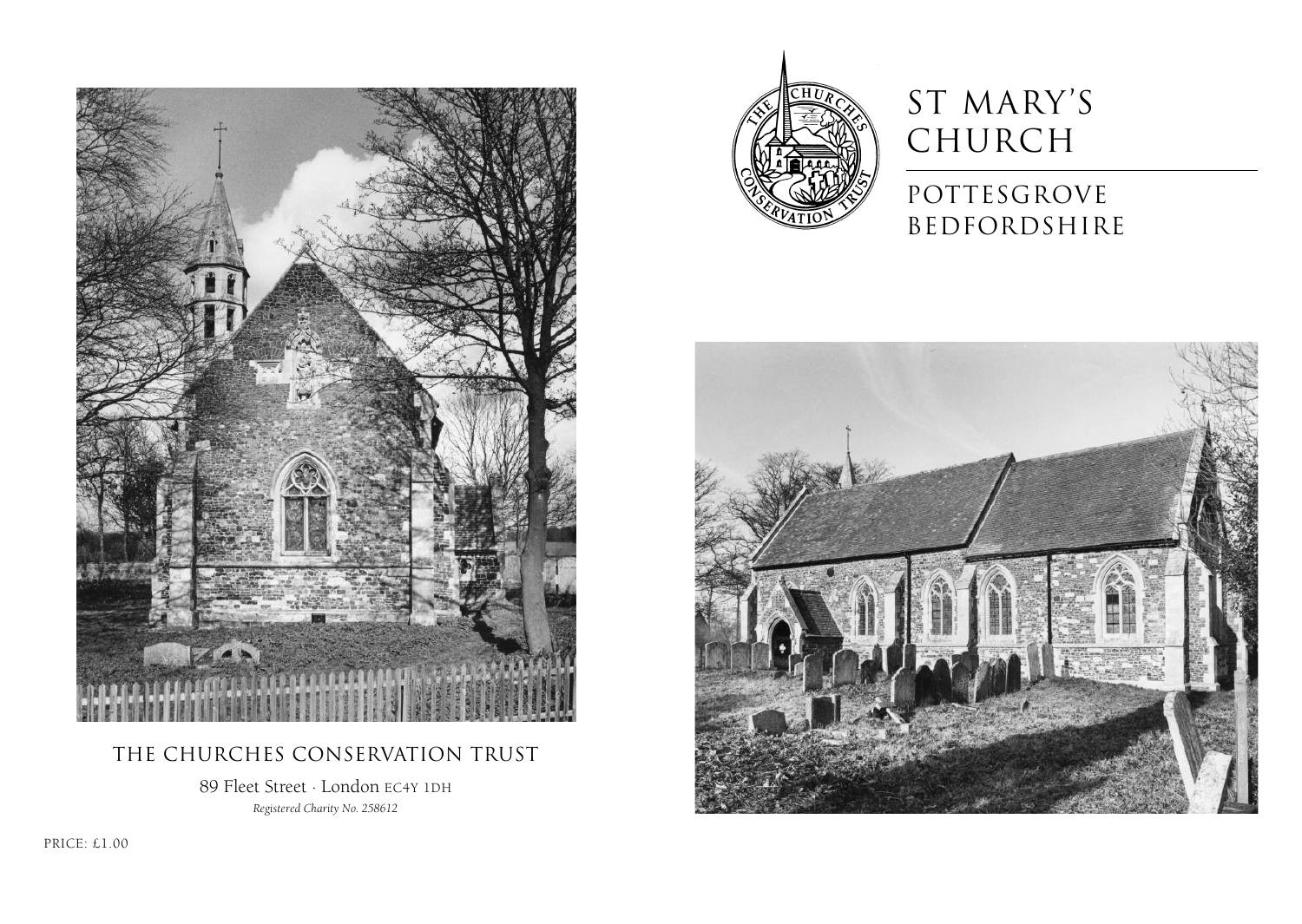

The Churches Conservation Trust welcomes you to st mary's church pottesgrove, bedfordshire

*Many years ago Christians built and set apart this place for prayer. They made their church beautiful with their skill and craftsmanship. Here they have met for worship, for children to be baptised, for couples to be married and for the dead to be brought for burial. If you have time, enjoy the history, the peace and the holiness here. Please use the prayer card and, if you like it, you are welcome to take a folded copy with you.*

*Although services are no longer regularly held here, this church remains consecrated; inspiring, teaching and ministering through its beauty and atmosphere. It is one of more than 300 churches throughout England cared for by The Churches Conservation Trust. The Trust was created in 1969 and was, until 1994, known as the Redundant Churches Fund. Its object is to ensure that all these churches are kept in repair and cared for, in the interests of the Church and Nation, for present and future generations.*

*Please help us to care for this church. There is a box for donations or, if you prefer to send a gift, it will be gratefully received at the Trust's headquarters at 89 Fleet Street, London EC4Y 1DH (Registered Charity No. 258612).*

*We hope that you will enjoy your visit and be encouraged to see our other churches. Some are in towns; some in remote country districts. Some are easy and others hard to find but all are worth the effort.*

Nearby are the Trust churches of:

**EDLESBOROUGH, ST MARY THE VIRGIN** *11 miles ENE of Aylesbury on A4146* **PITSTONE, ST MARY** *9 miles E of Aylesbury off B488*

**LOWER GRAVENHURST, ST MARY** *10 miles SE of Bedford off A6*

# st mary's church

## pottesgrove, bedfordshire

*by* CHRISTOPHER DALTON

The hamlet of Pottesgrove (or Potsgrove as it is now usually spelt) lies  $\perp$  in a remote and sparsely populated part of Bedfordshire, near Woburn and the Buckinghamshire border. The name is probably derived from 'Pottes Graf' meaning 'grove by a pool' or otherwise signifies 'the potter's grove' or 'Pottes grave'.

In the 15th century the principal manor of Potsgrove belonged to the Abbey at Woburn. King Edward VI conveyed it to Lord Clinton and Saye but soon afterwards it passed to the Saunders family. It later belonged to the Page Turner family but since 1884 it has been part of the Duke of Bedford's Woburn Abbey estate. The church was granted by King Henry II to the Monastery of St Albans. After the Dissolution it belonged for some time to the Duncombe family.

Although consisting only of nave and chancel in one, south porch and north-western bell turret, St Mary's church is of generous proportions and forms a remarkably unified design. It dates chiefly from the earlier part of the 14th century and all the windows (of two lights with various tracery) apart from the east window are of this period, though largely renewed in the 19th century. The fine oak rood-screen is of similar date.

In 1880 the church was extensively but most effectively renovated by John Dando Sedding (1838–91), an architect closely involved with the Arts and Crafts Movement and responsible for Holy Trinity church in Sloane Street, London; St Clement's, Boscombe, Bournemouth; and All Saints, Falmouth, and many other churches in Cornwall. His are the niche with a statue of the Blessed Virgin Mary (patron saint) and the Holy Child on the west gable outside, the octagonal belfry with its 'pepperpot' spirelet, the glazing in the windows and much else. The main contractors for the work were Messrs Edwards and Gibbons of Leighton Buzzard. The glazing, and the painting on the rood-screen and font cover, were executed by Messrs Purser of the same town. The church was reopened on 24 October 1880 by the Bishop of Ely.

Pottesgrove was united with nearby Battlesden as early as 1732. By 1966 the condition of Pottesgrove church was thought to be dangerous and it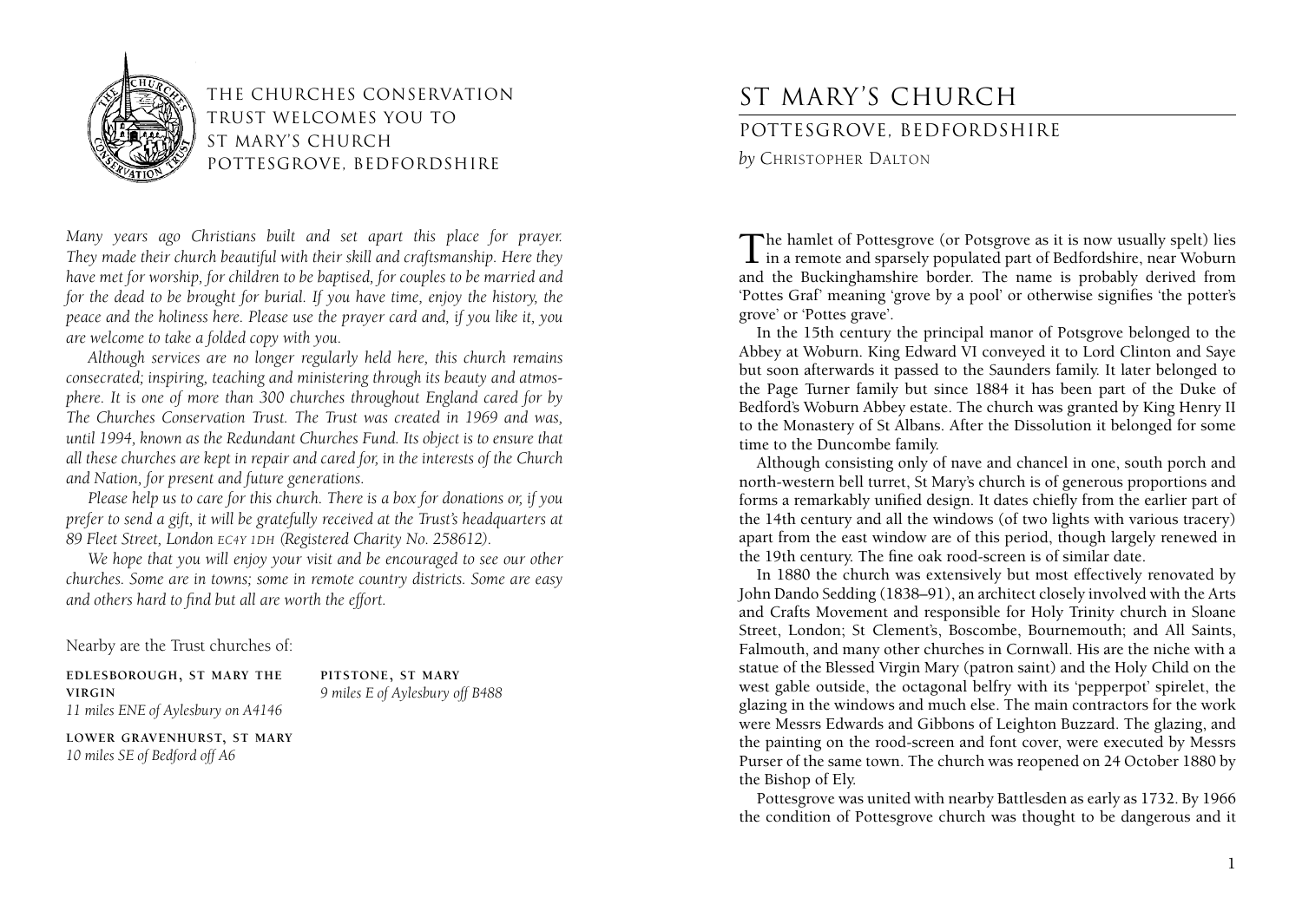

#### *Interior looking east in 1947* (FA FOWLER)

was closed. In 1968 the Diocesan Advisory Committee agreed that itshould be demolished; but it was later visited by a delegation (including Sir John Betjeman and Canon BFL Clarke) from the Council for the Care of Churches which concluded that the church was much too good to lose. Sir John considered that it had been 'most attractively restored' with a 'really delightful interior' and that the bellcote was 'of great distinction'.

In October 1972 the church, having been officially declared redundant under the provisions of the Pastoral Measure of 1968, was vested in the Redundant Churches Fund (now The Churches Conservation Trust) for preservation 'in the interests of the nation and the Church of England'. Repairs carried out under the direction of the architect Mrs Penelope Adamson by Mr Peter Mackinnon consisted chiefly of correcting the outward lean of the north wall, and re-covering the 1880 nave roof, the thrust from which had contributed to it; and subsequently to the chancel roof by Peter's son Colin.

The walls are built of random rubble, most of it local ironstone and cobble but with some soft Totternhoe limestone also. The last material was originally used for the windows and dressings but where it had weathered it was replaced in 1880 by more durable limestone from further afield. At the same time the walls were stripped of old rendering, repointed and partly rebuilt. The roofs are tiled.

The **south porch** was rebuilt in 1880 reusing some old materials. The carved heads (now badly eroded) on the outer doorway represent the then Bishop of Ely and the rector, the Revd E N Coles. The inner doorway is 14th century and has the remains of two ancient carved heads. The **north doorway** is likewise 14th century but the heads here, carved with a good deal of expression by Mr Seale, are Victorian and depict Christ and St Mary. Both north and south **doors**, with splendid iron hinges, are by Sedding. Built into the north wall outside, below the bell turret, are a few **carved fragments**, some of them of late Norman date and showing that the church was previously of this period.

In the west window is a colourful jumble of **stained glass**, 14th century and later, attractively worked into four roundels by Sedding. The southwest window contains mediocre stained glass of the mid-Victorian period, brought here from the former St John's mission chapel, Potsgrove. All the other windows contain plain glass, prettily patterned to suit the tracery, by Sedding. The simple octagonal **font** of Cornish Serpentine, with a wooden cover, is again by Sedding. Fixed now over the north doorway is the former **reredos** (introduced since 1880) consisting of three painted panels: the Nativity, the Crucifixion and the Last Supper.

The oak **roof**, or rather ceiling as it now is, over the nave dates from the 15th or early 16th century but a high-pitched roof was added above it in 1880. One economy made in 1880 was to use softwood rather than oak for the nave **pews** but the open **pulpit** is of oak. The **rood-screen** is a good 14th century piece; the cresting on top, the large cross and the pretty stencilled patterns on the lower part were added by Sedding. In mediaeval times there were two altars on the western side of this screen.

In the turret are three **bells**:

Treble by Edward Hall of Drayton Parslow, 1743.

Second uninscribed and founder unknown, 17th century.

Tenor (weighing about 5¼ cwt) by Thomas Mears of Whitechapel, 1813. Before the present turret was built the bells were hung for ringing in a wooden cote above the west end of the church; but they are now hung 'dead'.